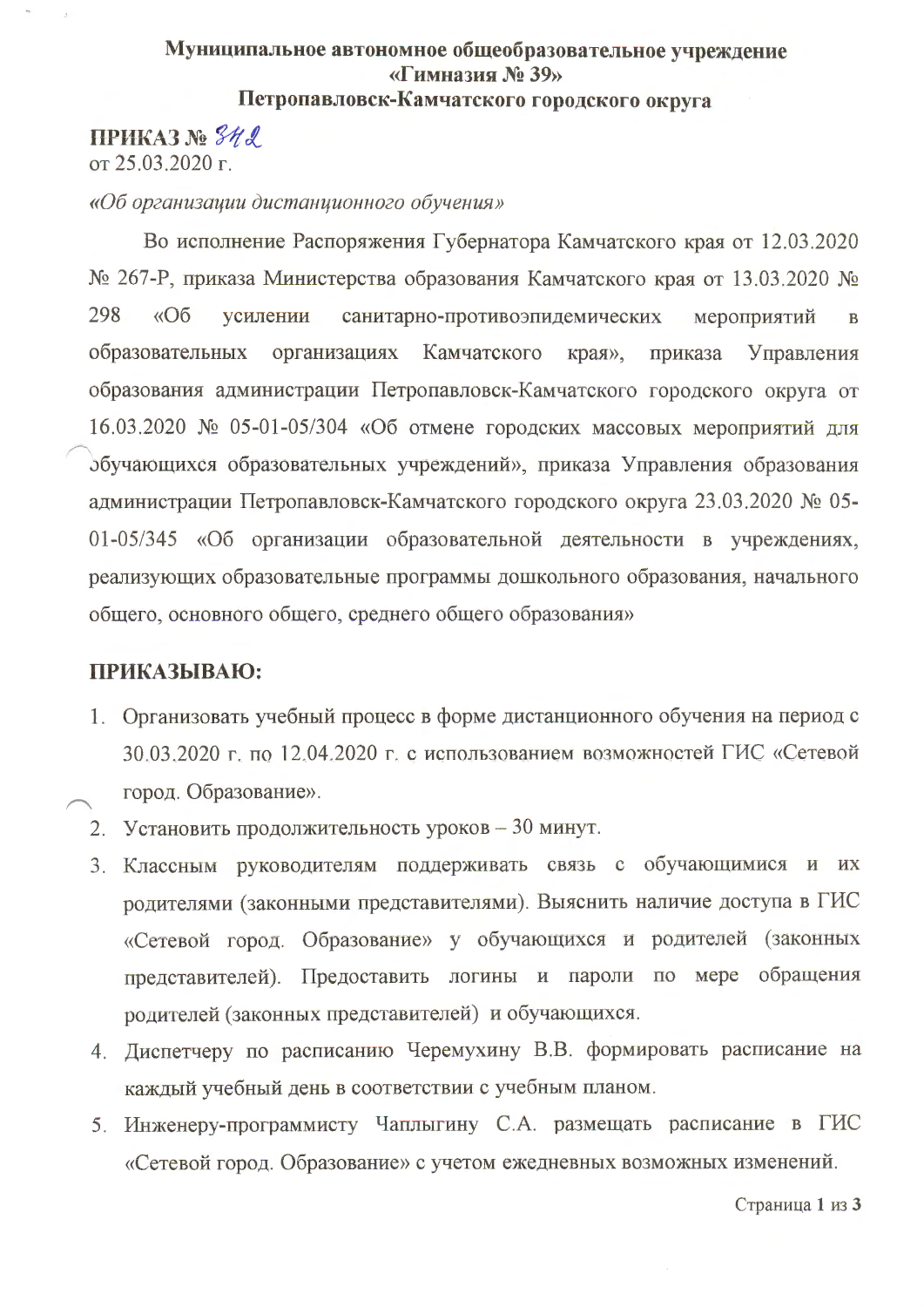- 6. Классным руководителям своевременно доводить информацию о расписании занятий и его изменениях до обучающихся и родителей (законных представителей).
- 7. Учителям составлять план занятий для обучающихся с учетом текстов параграфов в учебниках в текстовом редакторе Word. Прикреплять задания и направлять обучающимся для выполнения с использованием ГИС «Сетевой город. Образование».
- 8. Учителям-предметникам, учителям начальных классов составлять задания для текущего контроля в текстовом редакторе Word с возможностью выполнения обучающимися в ходе классной дистанционной работы в этом же электронном документе. Включать в план работы на урок только задания необходимые для усвоения программного материала для выхода на предполагаемые результа усвоения программы.

Отметки выставлять в электронный классный журнал.

Если специфика предмета требует выполнения письменной работы, например, решение примеров и задач, работу выполнять в рабочей тетради, которая должна быть проверена педагогом по окончании дистанционного обучения.

Полученные обучающимся, отметки должны быть выставлены  $\mathbf{B}$ электронный классный журнал в дни, когда задание было задано. Для будущего выставления отметок, при оформлении электронного классного журнала необходимо указывать вид и тему задания.

- 9. Учителям-предметникам, учителям начальных классов оформлять журнал согласно Положению о ведении электронных классных журналов.
- 10. Учителям-предметникам, учителям начальных классов организовать консультирование обучающихся, при необходимости родителей (законных представителей) обучающихся для оказания учебно-методической помощи с помощью почты или форумов в ГИС «Сетевой город. Образование» или Скайп. Ссылку на конференцию публиковать в почтовом платформы сообщении для учеников конкретного класса ГИС «Сетевой город. Образование».